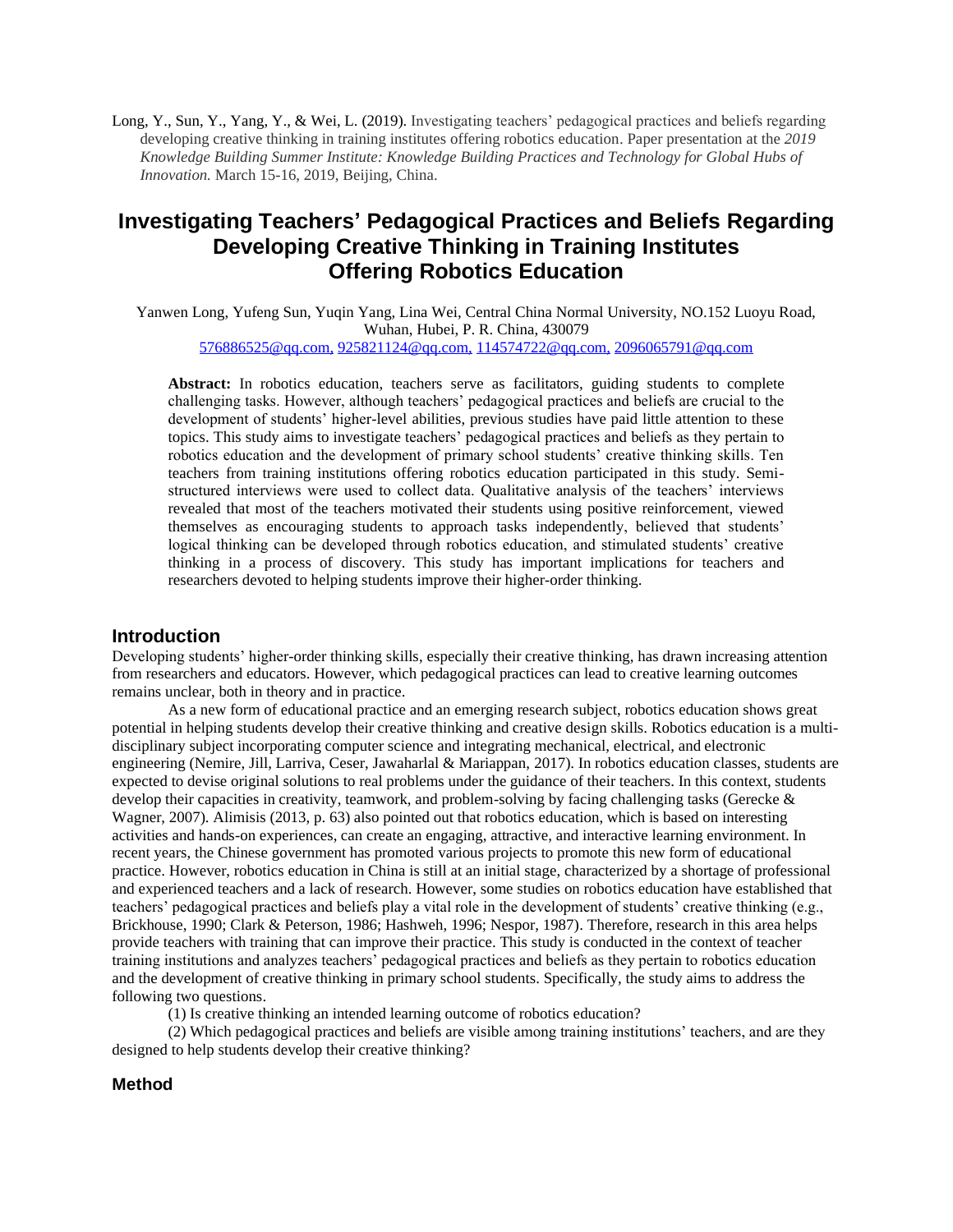# Research context and subjects

This research was carried out in two districts of Wuhan, Hubei Province, China. Ten teachers from selected training institutions participated in the study. Table 1 shows the details of the interviewees.

|                      | T1                        | T <sub>2</sub>        | T3                    | T <sub>4</sub>            | T <sub>5</sub>           | T <sub>6</sub>           | T7                                          | T <sub>8</sub> | T <sub>9</sub>                    | T <sub>10</sub> |
|----------------------|---------------------------|-----------------------|-----------------------|---------------------------|--------------------------|--------------------------|---------------------------------------------|----------------|-----------------------------------|-----------------|
| Gender               | Male                      | Female                | Female                | Female                    | Male                     | Male                     | Male                                        | Male           | Male                              | Male            |
| Years of<br>teaching | 4 years                   | 2 years               | N/A                   | year                      | 3.5 years                | $0.5$ years              | 6 years                                     | 2 years        | 2.5 years                         | 2 years         |
| Key<br>university    | X                         | $\blacktriangleright$ | $\blacktriangleright$ | $\blacktriangledown$      | $\checkmark$             | $\checkmark$             | ∾                                           | $\checkmark$   | ×                                 | ×               |
| Degree               | B                         | B                     | B                     | B                         | B                        | B                        | B                                           | B              | B                                 | B               |
| Major                | Information<br>management | Foreign trade         | N/A                   | Educational<br>technology | Mechanical<br>automation | Mechanical<br>automation | <b>Building</b><br>equipment<br>engineering | E-commerce     | Computer<br>network<br>technology | Pharmaceutics   |

Table 1: Background information on 10 interviewees.  $\blacktriangledown$  means "teacher graduated from key university." means "not from key university." B means "Bachelor's degree." N/A means "unclear."

## Data collection and analysis

Semi-structured interviews were used to investigate the sampled teachers' pedagogical practices and beliefs regarding robotics education. Each interview lasted for around 1 hour and was conducted face-to-face or online. The questions in the pre-designed outline are listed below.

- A1 Please describe in detail the course, teaching objectives and contents of the whole semester in your class
- A2 How do you motivate students in your class?
- A3 What do you do when students can't operate educational robots or complete programming task in robotic education?
- A4 To give us a deeper understanding of your classroom teaching, can you describe in detail your teaching steps during classes? What do you do in each step and what are the main teaching methods used?
- B1 How do you understand robotics education?
- B2 What is the significance of robotics education, and what is the key to teaching it?
- C1 In your opinion, what is the main influence on students' creative thinking?
- C2 What can be done to help students improve their creative thinking in robotics education course?

Figure 1. Pre-designed interview outline.

Upon consent, each interview was audio recorded and transcribed verbatim. The teachers' answers to the questions were classified according to the following categories: pedagogical practices, learning outcomes, and practices and beliefs regarding creativity. Sawyer's themes (2017, p105) were adopted and refined for data analysis. First we conducted a thorough analysis of each interview, followed by a comparison of all of the teachers' interviews.

#### **Findings: emergent themes**

Six themes emerged from the interviews and were grouped into three clusters: pedagogical practices (three themes), learning outcomes (one theme), and beliefs and practices related to creativity (two themes). Table 2 presents a detailed analysis of each interviewed teacher in all six aspects.

Table 2. Each teacher's practices and/or beliefs associated with themes.  $\checkmark$  means "matched."  $\checkmark$  means "unmatched." N/A means "unclear."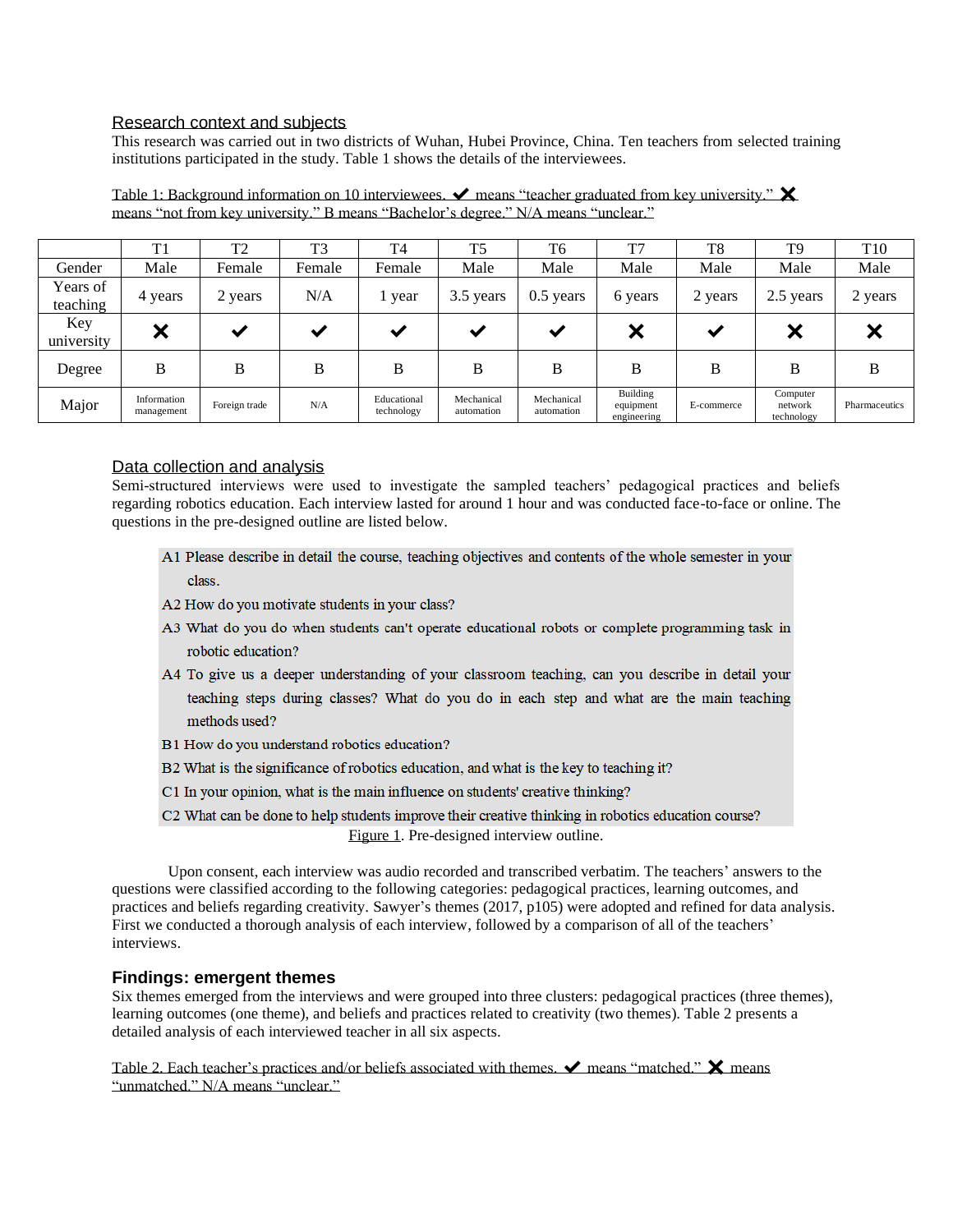| Description of the themes                                                                                                       |  | T2           | T3  | T4           | T5           | Т6  | T8  | Т9 | T <sub>10</sub> |
|---------------------------------------------------------------------------------------------------------------------------------|--|--------------|-----|--------------|--------------|-----|-----|----|-----------------|
| 1. Class content is closely related to daily life.                                                                              |  | N/A          | ✔   |              |              |     | N/A |    | N/A             |
| 2. Motivating students using positive reinforcement.                                                                            |  | $\checkmark$ | N/A | $\checkmark$ | ✔            | ✔   |     |    |                 |
| 3. Guiding students to approach tasks independently.                                                                            |  |              |     |              |              |     |     |    |                 |
| 4. Believing that robotics education can develop logical<br>thinking.                                                           |  |              |     | N/A          | $\checkmark$ | N/A |     |    | N/A             |
| 5. Believing that students' creative thinking is primarily<br>influenced by their own horizons and their teachers'<br>guidance. |  |              |     |              |              |     |     |    |                 |
| 6. Stimulating students' creative thinking in a discovery<br>process.                                                           |  |              |     |              |              |     |     |    |                 |

## Pedagogical practices

*Class content is closely related to daily life (Theme 1).* Most of the robotics education teachers related class content to daily life, with students being expected to apply their own insights about life to learning in the classroom. Two teachers commented that "connecting with life can enrich the class, divert students' thinking, and promote their knowledge acquisition" (T6; T7). As T1 mentioned, "When explaining infrared sensors, students are expected to draw inferences about their potential use in the anti-pinch function of elevators, for example, and the obstacle avoidance function of sweeping robots." He explained how mastering an infrared sensor is related to solving problems in life. T4 and T9 also pointed out that "students should know how to cope with problems in life." Some of the teachers expected students to reflect on their classroom knowledge from the perspective of daily life. As T5 explained to students, "the lower the center of gravity, the more stable." He advised students to experience this sensation when taking a bus.

*Motivating students using positive reinforcement (Theme 2).* Most of the robotics education teachers praised their students frequently and offered material rewards as incentives. In addition, most of them awarded points to each student based on their performance, which, to heighten their enthusiasm, could be exchanged for gifts (T1; T2; T4; T7; T8; T10). Two teachers pointed out that "some of the older students don't need material rewards and are highly motivated by the course itself and the personal interactions with teachers" (T1; T2). T5 encouraged students to show their parents their completed projects to strengthen their sense of achievement. T6 also commented that "teachers and parents' recognition of students' accomplishments is the most effective [incentive]."

*Guiding students to approach tasks independently (Theme 3).* Most of the robotics education teachers viewed themselves as facilitators, enabling students to reflect on their mistakes, solve problems, and work independently. T1 mentioned that "Our teachers can't simply give directions to students, because the purpose of the class is to have students develop their own problem-solving skills. Therefore, when a problem surfaces, the teacher ideally guides students to reflect on why they made mistakes." T2 offered the following example: "when students struggle with parameter settings, they are supposed to think independently about the problem, with teachers guiding them toward their goals." T7 and T10 also emphasized that "students should identify the source of the problem and determine how to fix it." T5 pointed out that "teachers should guide students in a way that they can understand." He gave an example of explaining how to build a washing machine model in class. "Firstly, it is important to highlight the vital parts of the structure, such as the main engine, before analyzing the structure as a whole." Finally, regarding building models, he pointed out that "The idea is not to issue step-by-step instructions, but rather to inform students about the general sequence of assembly and items the needing attention so that they can work independently." T9 also said that "students can only understand which kind of bridge is most stable when building a model bridge."

#### Learning outcomes

*Believing that robotics education can develop logical thinking (Theme 4).* T1 commented that "students of robotics education can develop logical thinking by engaging in design, assembly, programming, and operations." Other teachers pointed out that "students can train their own logical thinking skills during programming, specifically when deciding on the order and combination of cards that activate different robot functions" (T2; T3; T5; T10). T3 explained that "robotics education is a comprehensive discipline for training logical thinking." T5 said that "students can develop their thinking skills by deducing problems in a robot's structure or programming according to the robot's performance." T7 mentioned indirectly that "students' thinking skills develop along with the degree of complexity involved in building models and in programming." Robotics education also has the potential to develop